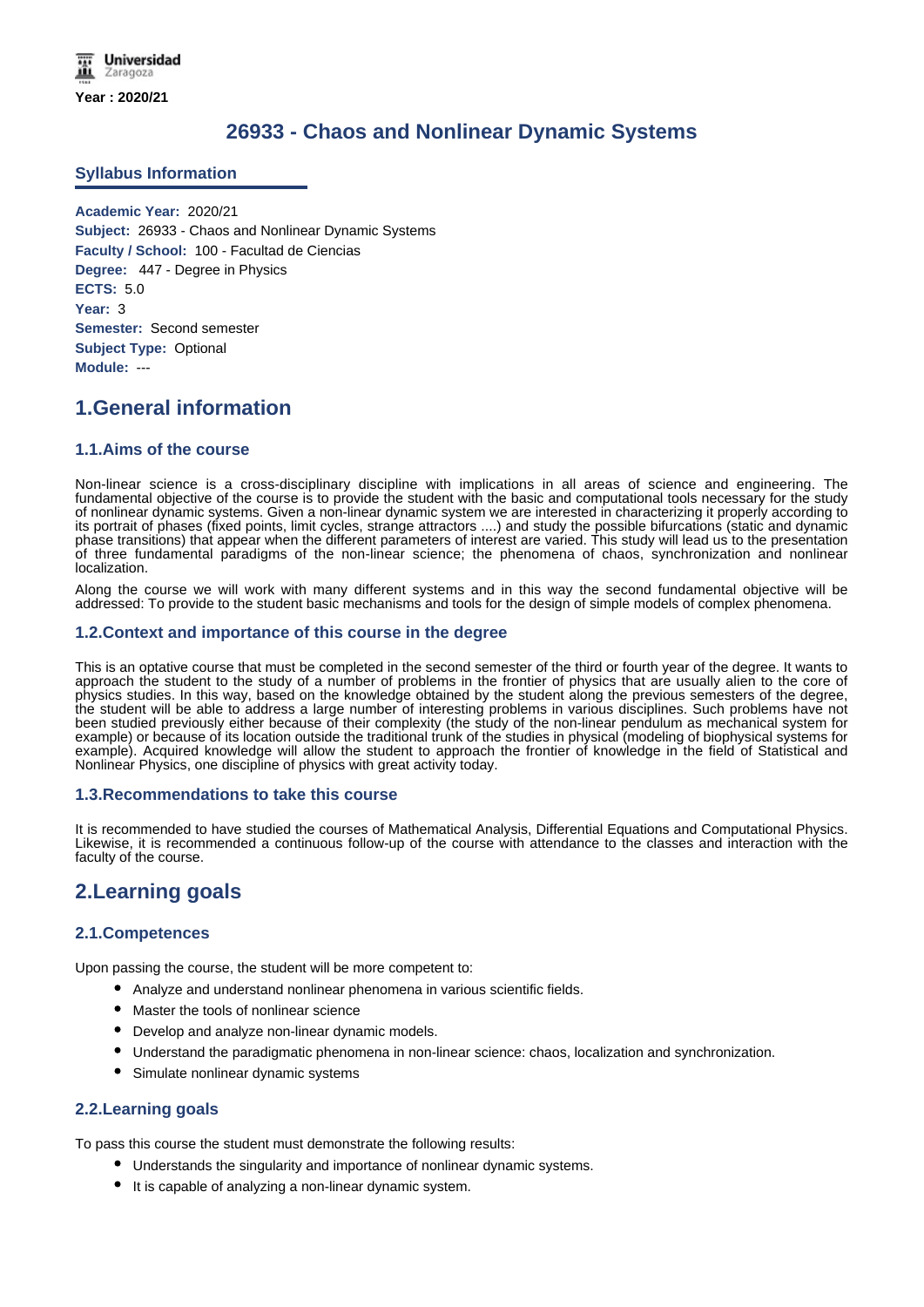- Knows the fundamental bifurcations characteristic of nonlinear dynamic systems.
- Understands and quantifies the phenomenon of chaos.
- Understands the basis of the synchronization phenomenon.
- Understands the phenomenon of non-linear localization.
- Recognize and model nonlinear phenomena

### **2.3.Importance of learning goals**

The importance of the learning achieved is basically based on two considerations. On the one hand, the transversality of the course will introduce the student to numerous systems not only of physics, but also of biology, the chemistry or engineering likely to be addressed with the tools acquired. On the other hand the student will learn to make simple models of a diversity of natural phenomena.

We believe that the course Chaos and Nonlinear Dynamic Systems is a fundamental course for deepening in some of the most interesting problems in science today.

# **3.Assessment (1st and 2nd call)**

### **3.1.Assessment tasks (description of tasks, marking system and assessment criteria)**

The marking system is established from 0 (lower park) to 10 (higher mark) points. The student needs a 5 to pass the course.

The student must demonstrate that he has achieved the anticipated learning outcomes through the following evaluation activities:

a) Continuous evaluation of student learning by solving proposed problems (topics 1 and 2) and questionnaires (topics 3, 4, 5 and 6) on the different parts of the course. All activities will have the same weight and together contribute to the 50% of the final grade. The minimum grade to pass this evaluation should be 3.5 out of 10

b) Realization and defense of an academic work. A list of works will be provided at the beginning of the course. The defense of the work will consist of a public presentation of 10 minutes per student plus answer to the questions raised. This activity contributes 50% of the final grade. The minimum grade to pass the activity must be 3.5 out of 10.

For those approved, the final grade (**NF**) will be calculated by renormalizing the student's average grade (**NP**) for the highest average grade achieved in the group (**NPmax**):

**NF** =  $5$  \* [1+ (NP-5) / (NPmax-5)] (thus if NP =  $5$  then NF =  $5$ , if NP = NPmax then NF = 10).

If NPmax is less than 9 then the given formula will be adopted using NPmax equal to 9.

#### **Overcoming the course through a unique global test**

This global test will consist of a written exam (50% of the final grade) and the evaluation of the work done and its public defense (50% of the final grade).

Students who have already defended the work are exempt from its presentation within the only global test.

### **4.Methodology, learning tasks, syllabus and resources**

### **4.1.Methodological overview**

The methodology followed in this course is oriented towards achievement of the learning objectives. A wide range of teaching and learning tasks are implemented, such as theory sessions, practice sessions, simulation practice sesions, and assignments.

### **4.2.Learning tasks**

The course includes the following learning tasks:

- **Theory sessions**: basic theoretical contents and practical skills are presented in a combined way.
- **Practice sessions**: in these sessions, the students will have to solve problems in collaboration with other classmates and under the supervision of the teacher.
- **Simulation practice sessions**: students will become familiar with the notions of computational physics that are basic in the study of nonlinear dynamic systems.
- **Assignments:** the student will demonstrate that he is able to integrate the knowledge received in the resolution of a problem of nonlinear physics.

### **4.3.Syllabus**

The course will address the following topics:

- Topic 0. Introduction.
- Topic 1. One-dimensional dynamical systems. Flows in the line, bifurcations, flows in the circle.
- Topic 2. Two-dimensional dynamical systems. Linear systems in the plane, phase plane, oscillations and limit